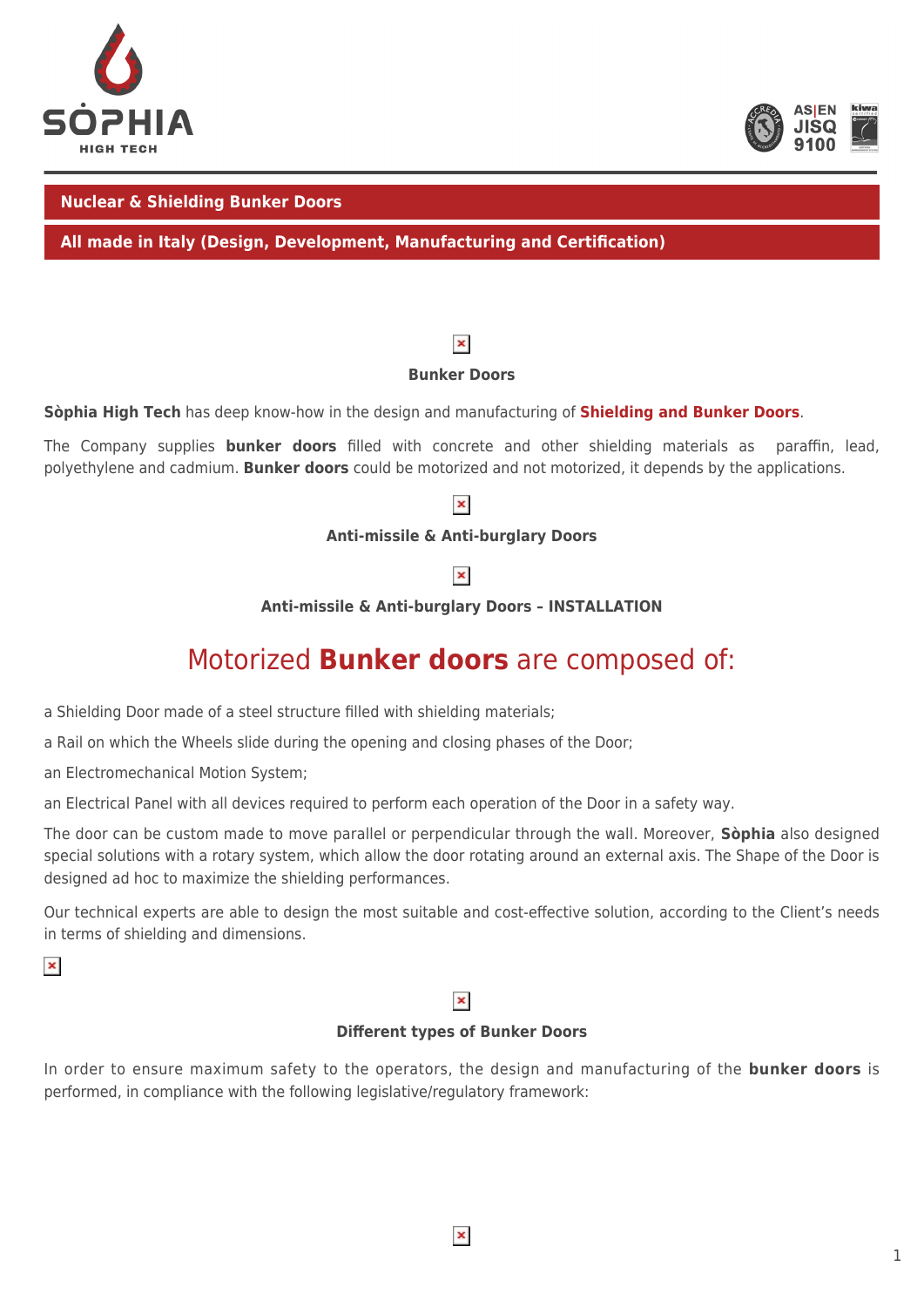



### **Nuclear & Shielding Bunker Doors**

#### **All made in Italy (Design, Development, Manufacturing and Certification)**

Directive 2006/42/CE of the European Parliament (Machinery directive).

EN 13155: Cranes. Safety. Non-fixed load lifting attachments;

Directive 73/23/CEE Low Voltage;

Directive Electromagnetic Compatibility 89/392/CEE;

UNI EN 12445:2002; UNI EN 12453:2002.

## **Bunker doors** are supplied with all the documentation and qualification required by these directives.

**Sòphia** customizes door solution, according to customer requirements.

Following a Solution customized for ELI-NP (Extreme Light Infrastructure – Nuclear Physics) Research Centre, in Măgurele (Bucharest – Romania).

**The Door structure** is made with by high resistance bars supported by a Bottom Sheet Metal. On the top there are several bars to contour the upper perimeter.

**The Rail System** is designed to support the weight of the door during its operation and avoid any deformation. The core of support systems is welded with the armor of the floor and completely cast with concrete in the building structure, in order to ensure the maximum performances.

**The Handling System** is made of a Kinematic Mechanism moved by an Electric Engine that enables movement of four Wheels that rotate on two fixed Rails.

**The Electrical Engine** is connected to a Mechanical Gearbox and the entire kinematic mechanism is connected to the Door. The Carter made in metal sheet covers the whole kinematic in order to preserve it during its lifetime.

## $\pmb{\times}$

#### **Kinematics of Bunker Doors**

# The four Wheels have two different geometry:

Grooved Wheel

Smooth Wheel

The Grooved Wheel, has a circumferential groove which ensures precision handling and stability during